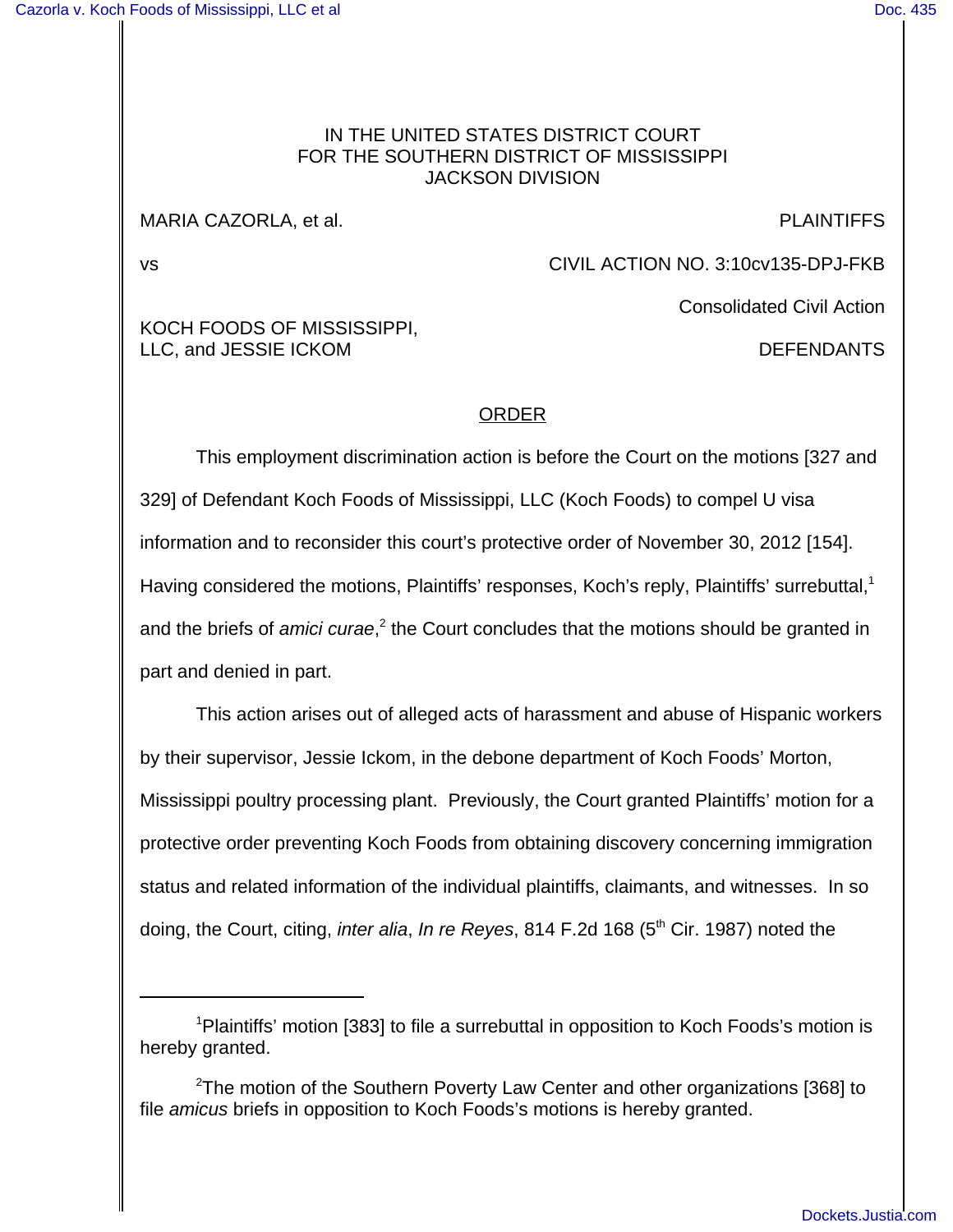chilling or in terrorum effect inquiry into such matters can have on the assertion of workers' rights under the employment discrimination statutes. The Court went on to conclude that the proper analysis was to balance the likely relevance of the information sought by Koch Foods with the burden that the discovery would place on the litigants and on the public's interest in enforcement of Title VII. That analysis led the Court to conclude that immigration status and related information was not discoverable, as any possible relevancy of this information was outweighed by its chilling effect.

In its motions now before the Court, Koch Foods seeks once again to obtain information related to immigration status. However, it now focuses on one particular area not raised earlier: discovery concerning the individual plaintiffs' and claimants' attempts to obtain U visas T visas,<sup>3</sup> or other immigration benefits that may be available to them because of the allegations they have made. It is Koch Foods's contention that some of the allegations made by the individual plaintiffs and claimants, particularly claims of sexual and physical assaults and extortion, are false and were made solely for the purpose of obtaining such benefits. Koch Foods argues that this possibility is particularly real given the fact that the EEOC is one of the law enforcement agencies that can certify an applicant's cooperation to support the granting of a U visa. See 8 C.F.R. 214.14(a)(2). Thus, Koch Foods argues that U visa applications are relevant to that defense.

 $3A$  U visa provides temporary legal status and work eligibility for up to four years to unauthorized immigrants who are victims of qualifying criminal activity, including sexual assaults, felonious assaults, and extortion. See 8 C.F.R. § 214.14(a)(9). A T visa provides comparable benefits to victims of human trafficking. See 8 C.F.R. § 214.11.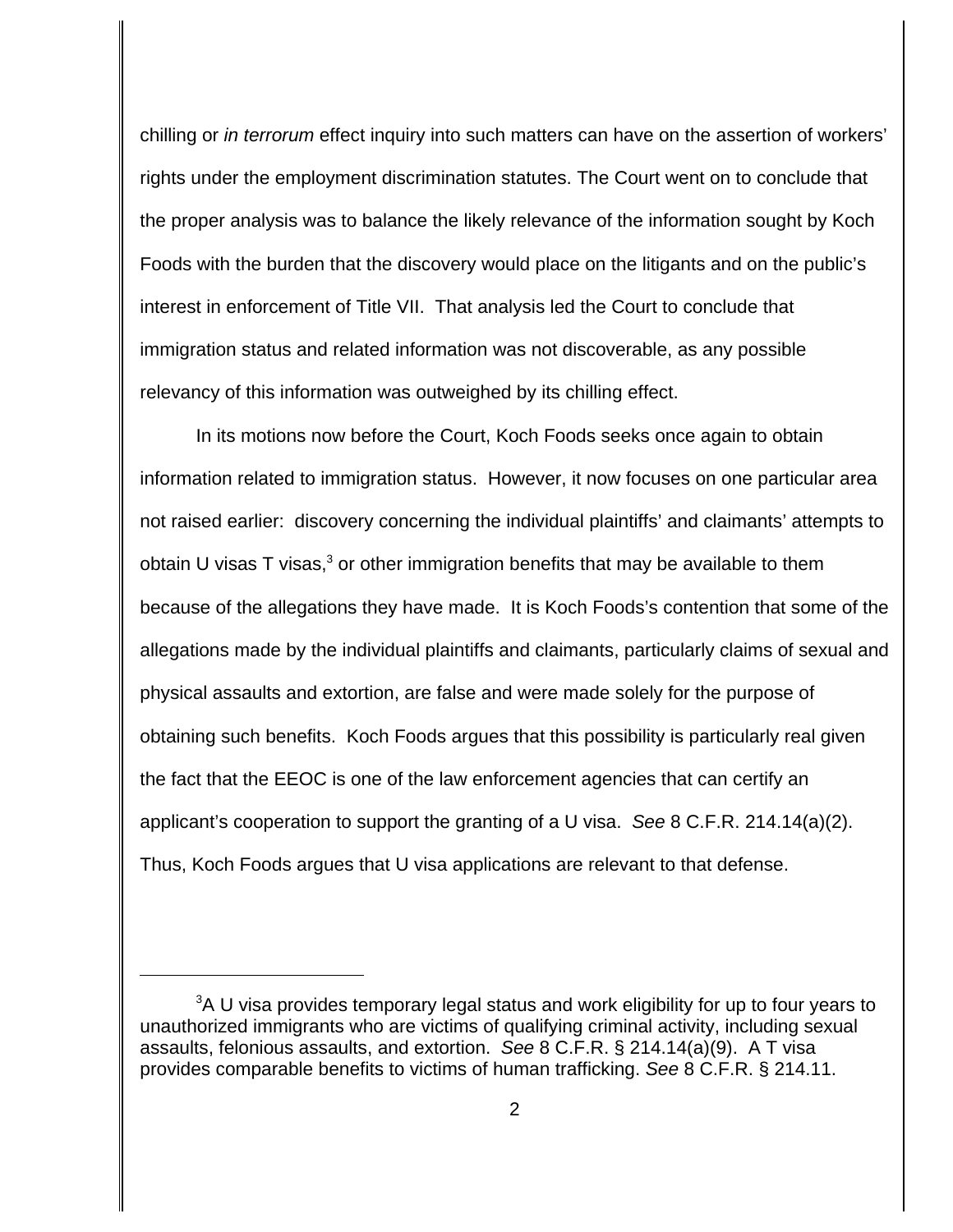A threshold matter before the Court are the motions of Plaintiffs [361 and 371] to strike certain portions of Koch Foods's motions, memoranda, and supporting documents. Plaintiffs argue that Koch Foods's so-called evidence of fabrication of claims as part of a scheme to obtain legal status in this country consists of mere conjecture and speculation. The Court agrees with Plaintiffs' characterization of many of Koch Foods statements. However, the Court concludes that striking portions of Koch Foods's filings is neither practical nor necessary. The motion is denied, except to the extent that the Court has disregarded those allegations of Koch Foods that are unsupported by any evidence.

Indeed, the real issue is not whether Koch Foods has or has not uncovered evidence of a scheme to fabricate the allegations against it. The issue is the relevance of the information sought by Koch Foods to the claims and defenses in this action. Koch foods has raised a legitimate defense regarding U visas, T visas, or other immigration benefits, and it is entitled to pursue discovery, including visa applications, that supports the defense. See Camayo v. John Peroulis & Sons Sheep, Inc., 2012 WL 5931716 (D. Colo. Nov. 27, 2012) (allowing discovery of U visa and T visa information on grounds that it was relevant to claims or defenses); EEOC v. Global Horizons, Inc., 2013 WL 3940674 (E.D. Wash. July 31, 2013) (same regarding T visa information). The relevance of this information clearly outweighs its in terrorum effect, as any individuals who have applied for immigration benefits have, necessarily, already disclosed their immigration status to federal authorities. Koch Foods's motion is granted as to its discovery requests concerning these matters, subject to the entry of an appropriate protective order.